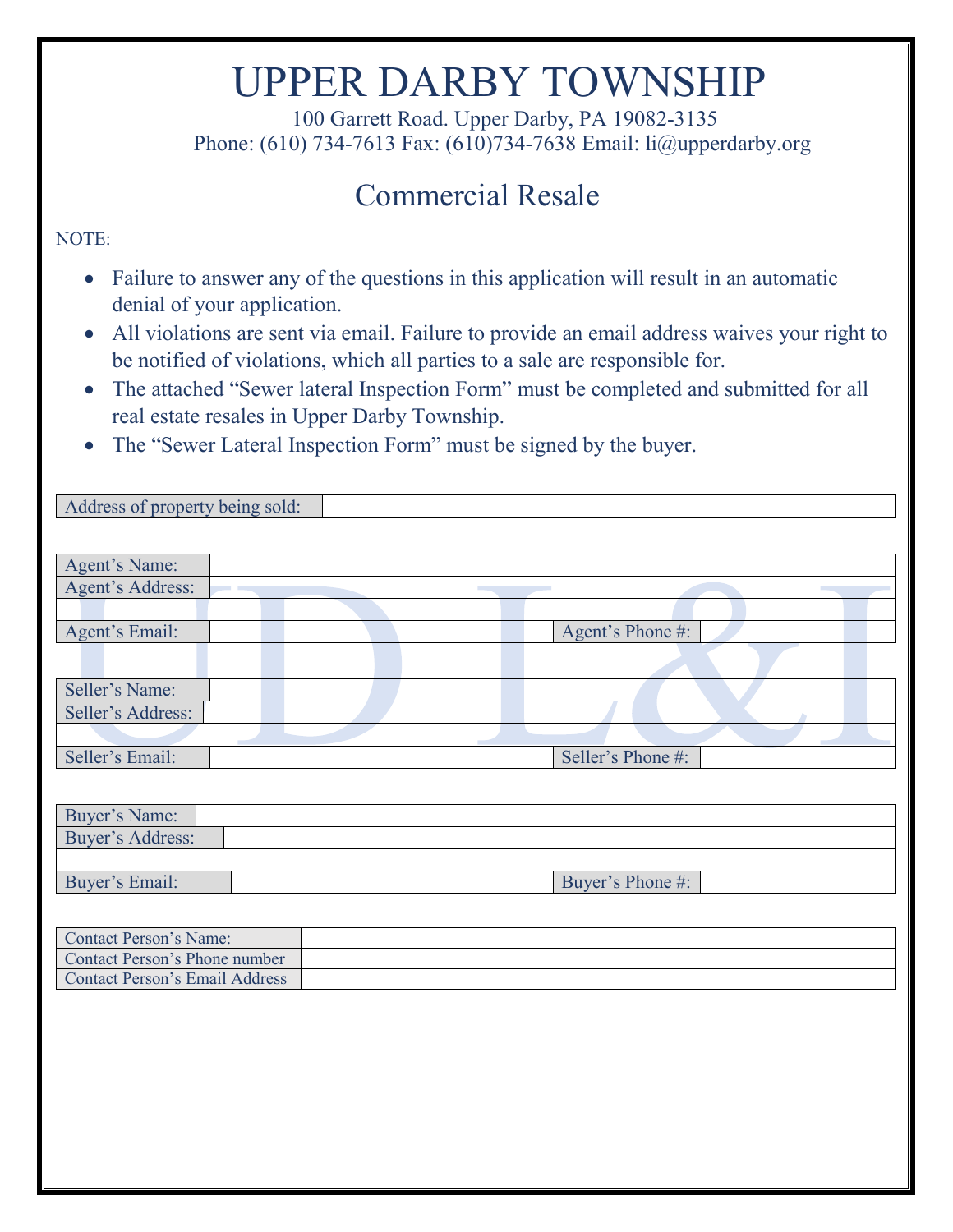100 Garrett Road. Upper Darby, PA 19082-3135<br>Phone: (610) 734-7613 Fax: (610) 734-7638 Email: li@upperdarby.org

| What are the current uses of the building?                 |                  |                                                                                                |
|------------------------------------------------------------|------------------|------------------------------------------------------------------------------------------------|
| What will the building be used as?                         |                  |                                                                                                |
| List the names of all businesses located at this property: |                  |                                                                                                |
|                                                            |                  |                                                                                                |
|                                                            |                  |                                                                                                |
|                                                            |                  |                                                                                                |
| Will materials be warehoused on                            | Y or N           | If yes,                                                                                        |
| site?                                                      |                  | where?                                                                                         |
| Does this building have residential<br>use?                | Y or N           | If yes, all units must have up to date rental licenses                                         |
| Will any renovations be done or                            | Y or N           | from the Code Enforcement Department.<br>If yes, permits will be required, and please describe |
| signs installed or changed?                                |                  | work to be done below:                                                                         |
|                                                            |                  |                                                                                                |
|                                                            |                  |                                                                                                |
|                                                            |                  |                                                                                                |
|                                                            |                  |                                                                                                |
|                                                            |                  |                                                                                                |
|                                                            |                  |                                                                                                |
|                                                            |                  |                                                                                                |
|                                                            |                  |                                                                                                |
| Will the <b>basement</b> area be                           | <b>YES or NO</b> | If yes, what for?                                                                              |
| used?                                                      |                  |                                                                                                |
| <b>Square footage of basement</b>                          |                  | How many exits?                                                                                |
| <b>How many bathrooms?</b>                                 |                  |                                                                                                |
|                                                            |                  |                                                                                                |
|                                                            |                  |                                                                                                |
| Will the 1 <sup>st</sup> floor area be<br>used?            | <b>YES or NO</b> | If yes, what for?                                                                              |
| Square footage of 1 <sup>st</sup> floor                    |                  | How many exits?                                                                                |
| <b>How many bathrooms?</b>                                 |                  |                                                                                                |
|                                                            |                  |                                                                                                |
|                                                            |                  |                                                                                                |
| Will the 2nd floor area be                                 | <b>YES or NO</b> | If yes, what for?                                                                              |
| used?                                                      |                  |                                                                                                |
| <b>Square footage of 2nd floor</b>                         |                  | <b>How many exits?</b>                                                                         |
| <b>How many bathrooms?</b>                                 |                  |                                                                                                |
|                                                            |                  |                                                                                                |
|                                                            |                  |                                                                                                |
|                                                            |                  |                                                                                                |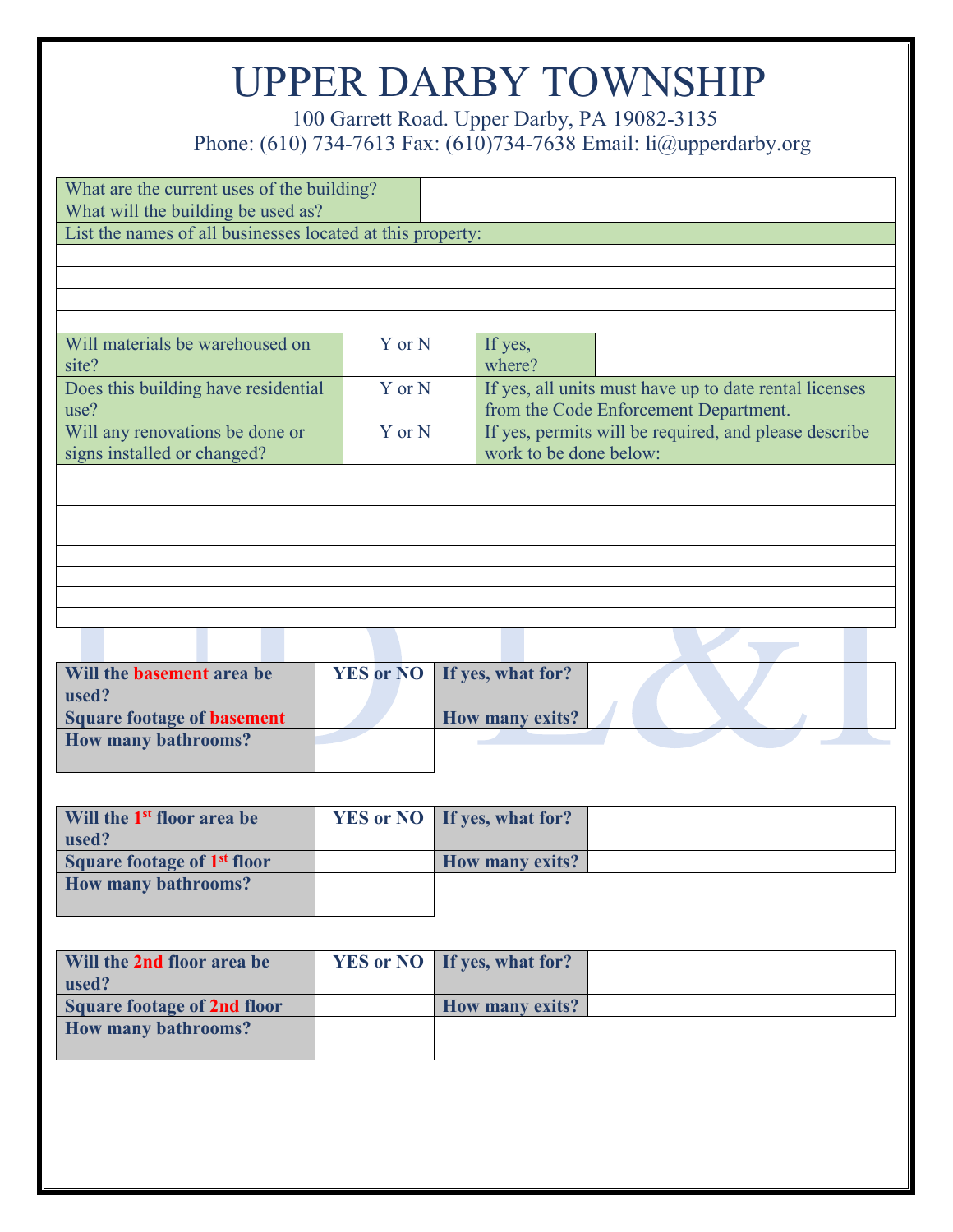100 Garrett Road. Upper Darby, PA 19082-3135<br>Phone: (610) 734-7613 Fax: (610) 734-7638 Email: li@upperdarby.org

| Will the 3rd floor area be         | <b>YES or NO</b> | If yes, what for?      |  |
|------------------------------------|------------------|------------------------|--|
| used?                              |                  |                        |  |
| <b>Square footage of 3rd floor</b> |                  | <b>How many exits?</b> |  |
| <b>How many bathrooms?</b>         |                  |                        |  |
|                                    |                  |                        |  |
|                                    |                  |                        |  |
|                                    |                  |                        |  |
| Will the 4th floor area be         | <b>YES or NO</b> | If yes, what for?      |  |
| used?                              |                  |                        |  |
| <b>Square footage of 4th floor</b> |                  | How many exits?        |  |
| <b>How many bathrooms?</b>         |                  |                        |  |
|                                    |                  |                        |  |
|                                    |                  |                        |  |
|                                    |                  |                        |  |
| Will the 5th floor area be         | <b>YES or NO</b> | If yes, what for?      |  |
| used?                              |                  |                        |  |
|                                    |                  |                        |  |
| <b>Square footage of 5th floor</b> |                  | <b>How many exits?</b> |  |
| <b>How many bathrooms?</b>         |                  |                        |  |
|                                    |                  |                        |  |
|                                    |                  |                        |  |
|                                    |                  |                        |  |
| Will the 6th floor area be         | <b>YES</b> or    | If yes, what for?      |  |
| used?                              | N <sub>O</sub>   |                        |  |
| <b>Square footage of 6th floor</b> |                  | <b>How many exits?</b> |  |
| <b>How many bathrooms?</b>         |                  |                        |  |
|                                    |                  |                        |  |
|                                    |                  |                        |  |
| Will you be using any other        | <b>YES or NO</b> | If yes, what for?      |  |
| area?                              |                  |                        |  |
| <b>Square footage of this area</b> |                  | How many exits?        |  |
| <b>How many bathrooms?</b>         |                  |                        |  |
|                                    |                  |                        |  |
|                                    |                  |                        |  |
|                                    |                  |                        |  |

**FEES**

| Less than 20,000 square feet \\$250.00  |  |
|-----------------------------------------|--|
| More than 20,000 square feet   \$500.00 |  |

| Amount enclosed     |  |
|---------------------|--|
| <b>Check number</b> |  |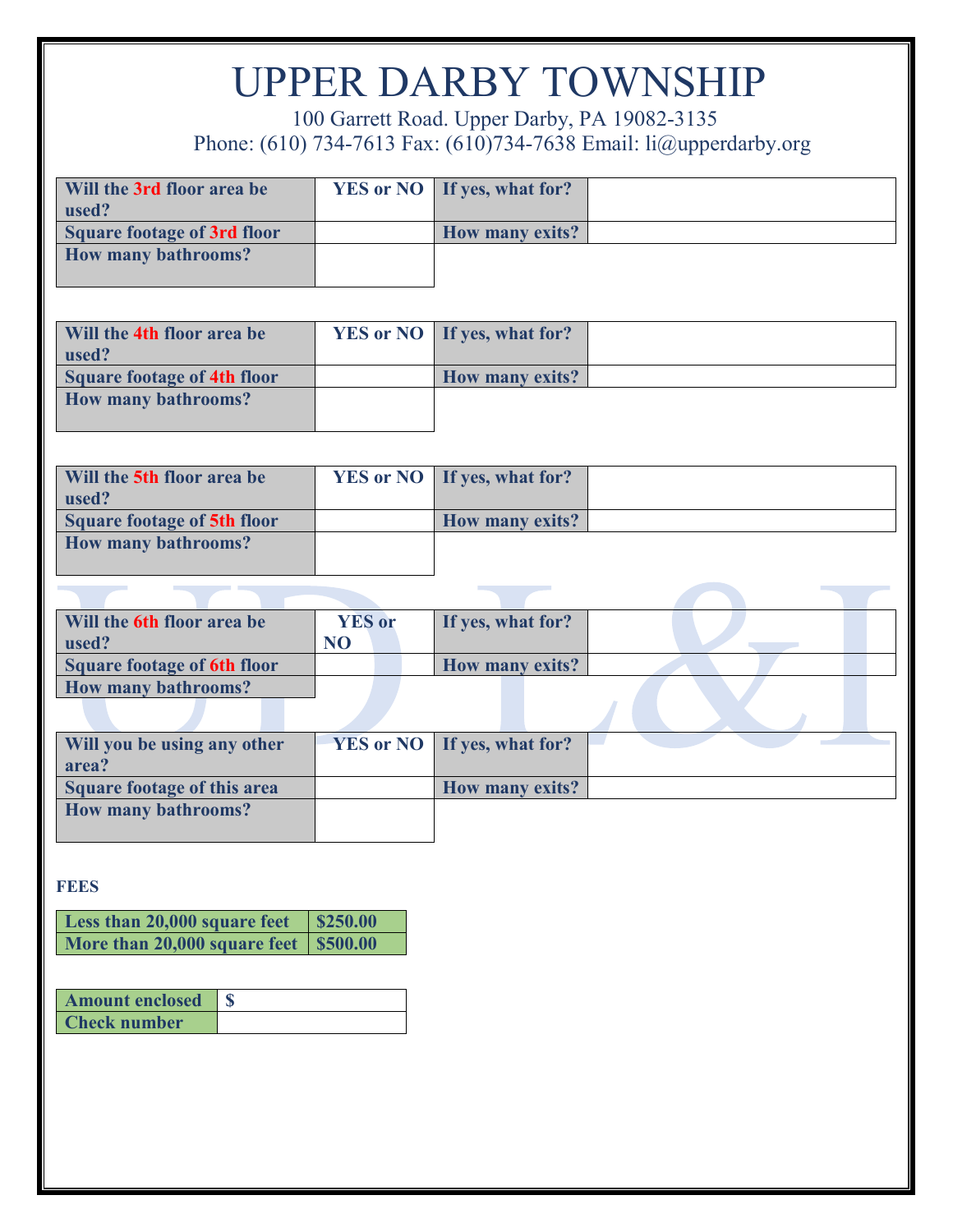| <b>UPPER DARBY TOWNSHIP</b>                                                                                       |                                                                                                         |  |                                                                                                 |  |
|-------------------------------------------------------------------------------------------------------------------|---------------------------------------------------------------------------------------------------------|--|-------------------------------------------------------------------------------------------------|--|
|                                                                                                                   | 100 Garrett Road. Upper Darby, PA 19082-3135                                                            |  |                                                                                                 |  |
| Phone: (610) 734-7613 Fax: (610) 734-7638 Email: $\text{li}(\partial \text{upperdary.org})$                       |                                                                                                         |  |                                                                                                 |  |
| <b>Seller's or Agent's</b><br><b>Signature</b>                                                                    |                                                                                                         |  |                                                                                                 |  |
| <b>Print Name</b>                                                                                                 |                                                                                                         |  | Date:                                                                                           |  |
|                                                                                                                   |                                                                                                         |  |                                                                                                 |  |
| <b>Buyer's Signature</b>                                                                                          |                                                                                                         |  |                                                                                                 |  |
| <b>Print Name</b>                                                                                                 |                                                                                                         |  | Date:                                                                                           |  |
|                                                                                                                   |                                                                                                         |  |                                                                                                 |  |
| The inspection for a commercial resale consist of the following, check each box to indicate you have read the     |                                                                                                         |  |                                                                                                 |  |
| requirements and are prepared to show compliance in the following areas:                                          |                                                                                                         |  |                                                                                                 |  |
|                                                                                                                   |                                                                                                         |  |                                                                                                 |  |
|                                                                                                                   | Exterior Property Maintenance: The public curbing and sidewalk must be maintained. It is a commercial   |  |                                                                                                 |  |
| property owner's responsibility to:                                                                               |                                                                                                         |  |                                                                                                 |  |
|                                                                                                                   | Remove trash from the property (including required recycling)                                           |  |                                                                                                 |  |
|                                                                                                                   | Provide proper trash receptacles.                                                                       |  |                                                                                                 |  |
|                                                                                                                   | Provide clearly visible street numbers.                                                                 |  |                                                                                                 |  |
|                                                                                                                   | Exterior building finishes and grounds must be maintained.                                              |  |                                                                                                 |  |
|                                                                                                                   |                                                                                                         |  |                                                                                                 |  |
| <b>Means of Egress:</b>                                                                                           |                                                                                                         |  |                                                                                                 |  |
| Provide the proper number of exits.<br>Door must be in working condition and free from excessive locking devices. |                                                                                                         |  |                                                                                                 |  |
| Stairs must be maintained in safe condition and handrails provided.                                               |                                                                                                         |  |                                                                                                 |  |
| Clear egress paths must be provided throughout the building.                                                      |                                                                                                         |  |                                                                                                 |  |
| Emergency lighting and exit signs may be required and any existing equipment must be operable.                    |                                                                                                         |  |                                                                                                 |  |
|                                                                                                                   |                                                                                                         |  |                                                                                                 |  |
|                                                                                                                   | Fire Protection Systems: All existing fire protection systems are required to be tested, inspected, and |  |                                                                                                 |  |
|                                                                                                                   | maintained by a qualified agency. This includes and is not limited to:                                  |  |                                                                                                 |  |
| smoke alarms                                                                                                      |                                                                                                         |  |                                                                                                 |  |
| CO alarms<br>$\bullet$                                                                                            |                                                                                                         |  |                                                                                                 |  |
| sprinklers                                                                                                        |                                                                                                         |  |                                                                                                 |  |
| alarm systems<br>٠                                                                                                |                                                                                                         |  |                                                                                                 |  |
| manual fire extinguishers                                                                                         |                                                                                                         |  |                                                                                                 |  |
| automatic fire extinguishers                                                                                      |                                                                                                         |  |                                                                                                 |  |
| wet or dry standpipes                                                                                             |                                                                                                         |  |                                                                                                 |  |
|                                                                                                                   |                                                                                                         |  | DOCUMENTATION OF THESE INSPECTIONS, TESTS, & MAINTENANCE WILL BE REQUIRED IN ORDER TO PASS YOUR |  |
| <b>FINAL INSPECTION.</b>                                                                                          |                                                                                                         |  |                                                                                                 |  |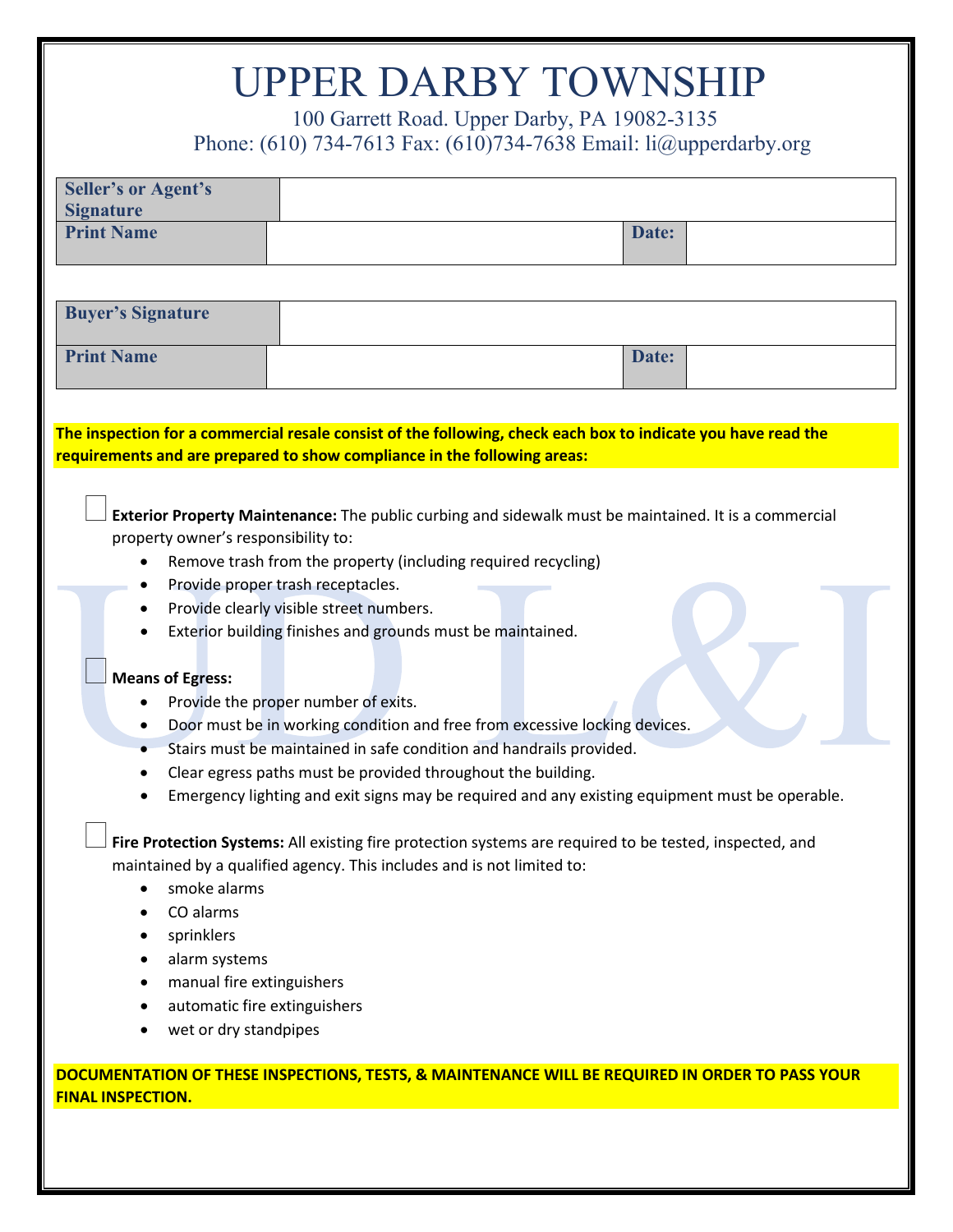# UPPER DARBY TOWNSHIP 100 Garrett Road. Upper Darby, PA 19082-3135

Phone: (610) 734-7613 Fax: (610)734-7638 Email: li@upperdarby.org

#### **Heating and Cooling Systems:**

- Equipment must be maintained in a safe and working manner
- Equipment must be properly vented, adequate combustion air must be provided, and clearances to combustibles musty be maintained.
- Out of service equipment must be removed

#### **Plumbing Systems:**

- An adequate number of bathrooms and hand sinks must be provided and maintained in a working manner, additional sanitary facilities may be required by the Health Department
- All sanitary drainage and water piping must be kept free from cracks, leaks, etc.
- Sump pumps are not permitted to discharge into the sanitary system.

#### **Electrical Systems:**

- The electrical system must be maintained in a safe manner, open junction boxes, missing outlets in cutout boxes, frayed wiring, improper connections, exposed Romex, open circuit breaker slots, and damaged service entrance cables, etc. must be addressed by a qualified master electrician.
- An adequate number of general use receptacles will be required to limit the use of extension cords. Extension cords are only permitted to serve only one portable appliance and they may not be run through walls, floors, under doors, etc.

#### **Interior Property Maintenance:**

- Storage must be in a clean an organized manner, high piling of storage will not be permitted in most cases, penetrations, holes, etc. in the building must be repaired,
- Fire resistance ratings for walls, doors, etc. must be maintained and in some cases upgraded, adequate light and ventilation must be provided, and the property must be kept free from pests.

**All inspections must be completed, and any subsequent violations found must be corrected prior to the resale certificate being issued in most cases.**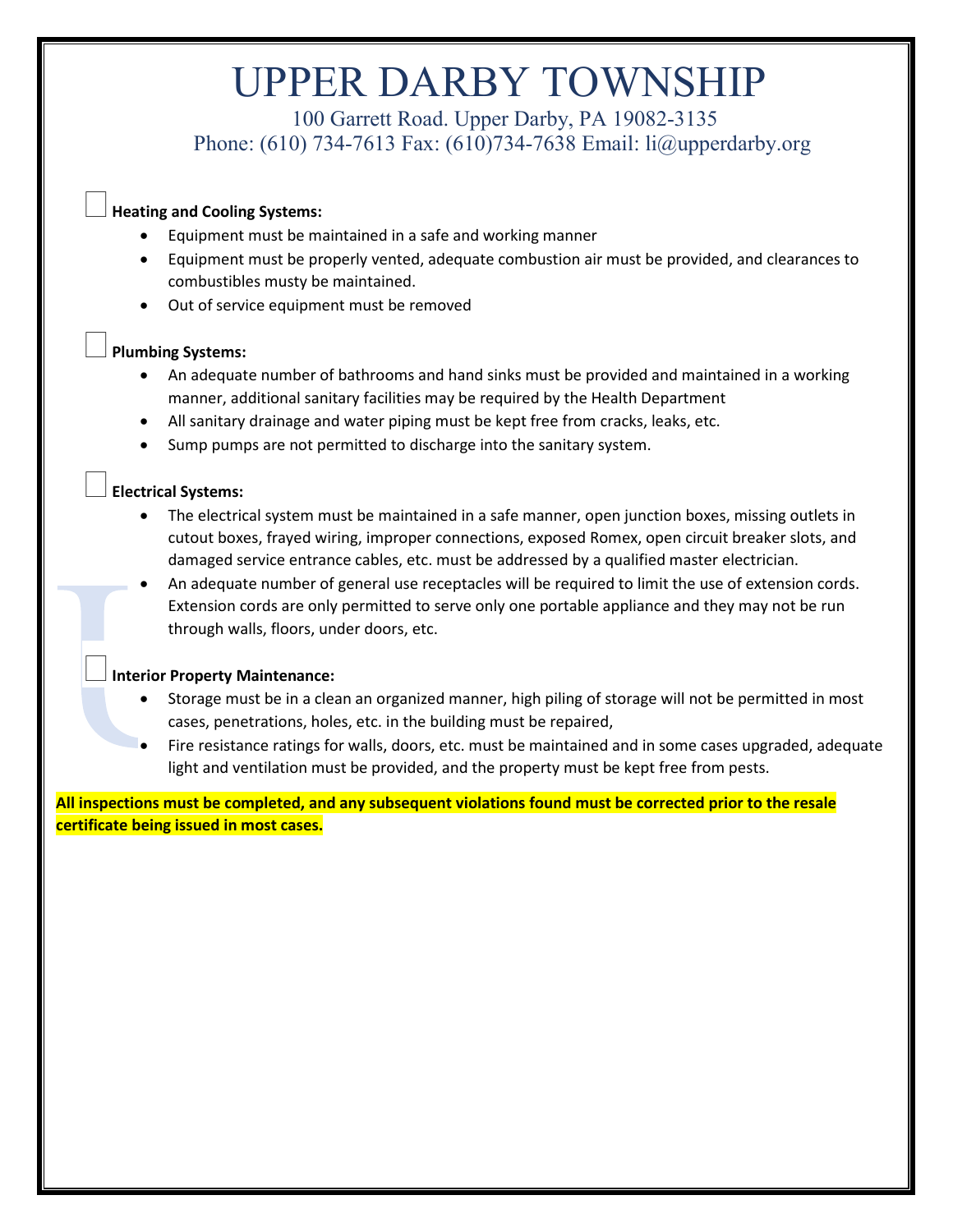| <b>UPPER DARBY TOWNSHIP</b> |  |
|-----------------------------|--|
|-----------------------------|--|

100 Garrett Road. Upper Darby, PA 19082-3135 Phone: (610) 734-7613 Fax: (610)734-7638 Email: li@upperdarby.org

AFFIDAVIT OF THE PRESENCE OF WORKING:

- CARBON MONOXIDE ALARM
- SMOKE ALARMS
- VISIBLE ADDRESS NUMBERS
- MECHANICAL SYSTEMS

Commonwealth of Pennsylvania County of Delaware Township of Upper Darby

**Address**

#### **THIS PAGE MUST BE COMPLETED BY THE SELLER OR AUTHORIZED AGENT & NOTARIZED**

The undersigned, The undersigned,  $\qquad \qquad$ , being duly sworn, hereby deposes and states:

- 1. I am the owner, or authorized representative of the owner, for the above listed property.
- 2. That a working ANSI/UL2034 or 2075 carbon monoxide alarm will be located within the vicinity of bedrooms.
- 3. That I will provide a working smoke alarm in each individual bedroom and on each floor.
- 4. That I will provide house numbers a minimum of 3" in height on the front of the structure, and the rear of any structure with a common area, between 5-10' in height and placed in a manner that makes them visible from the curb line.

I declare to the best of my knowledge and belief, the information herein is true, correct, and complete.

| Executed this |  |  |
|---------------|--|--|
|               |  |  |

 $Signature$ 

**Notary Acknowledgement**

Commonwealth of Pennsylvania, Court of \_\_\_\_\_\_\_\_\_\_\_\_\_\_\_\_\_\_\_\_\_\_\_\_\_\_, ss:

**\_\_\_\_\_\_\_\_\_\_\_\_\_\_\_\_\_\_\_\_\_\_\_\_\_\_\_\_\_\_\_\_\_ Notary Public**

**\_\_\_\_\_\_\_\_\_\_\_\_\_\_\_\_\_\_\_\_\_\_\_\_\_\_\_\_\_\_\_\_\_\_**

**Title (and rank) My commission expires**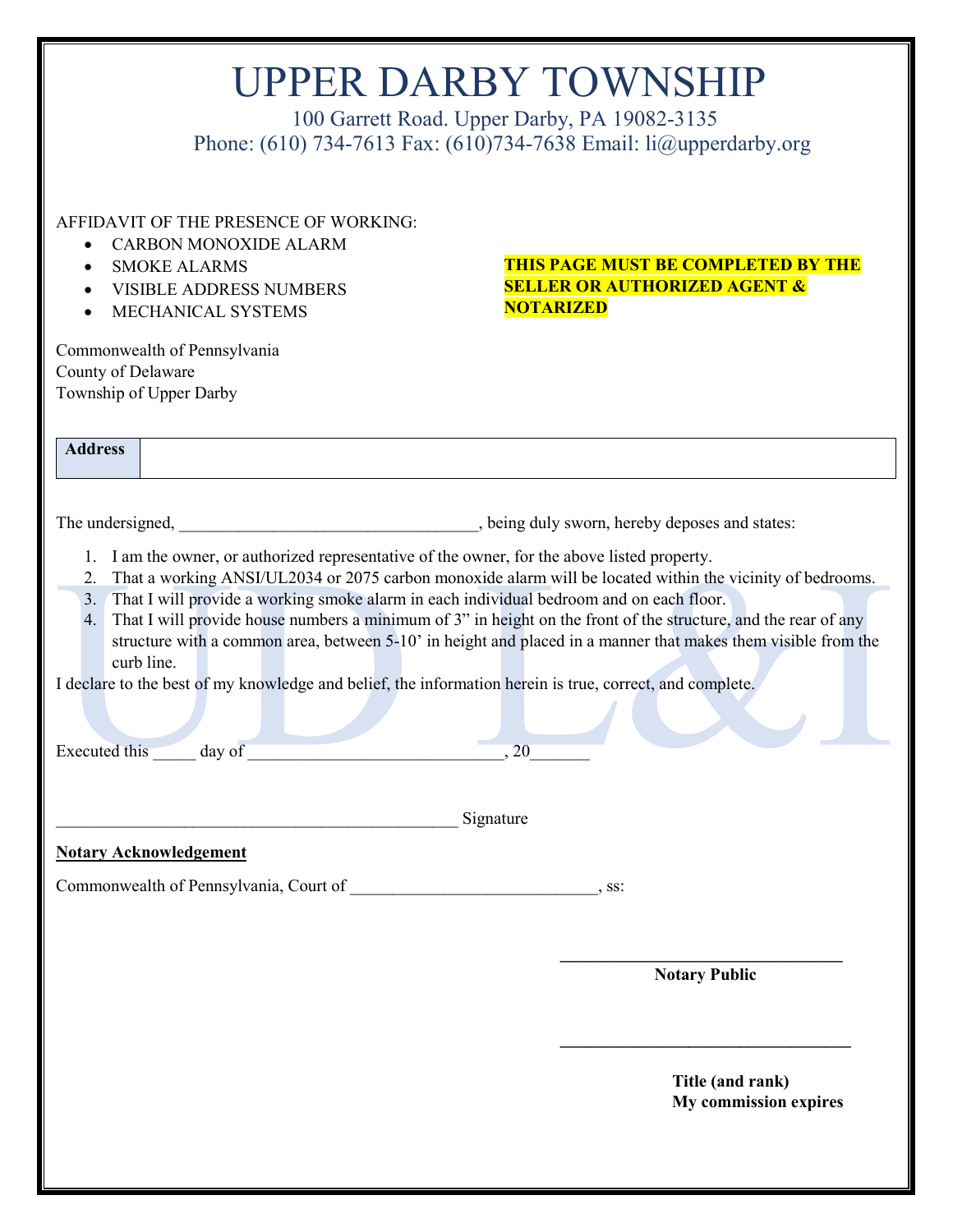#### DEPARTMENT OF LICENSES & INSPECTIONS

100 Garrett Road Room 109. Upper Darby, PA 19082 Phone: (610)734-7613

Email: li@upperdarby.org

Date of sewer lateral camera inspection: \_\_\_\_ /\_\_\_\_/ \_\_\_\_\_\_\_\_\_ *Return completed form to Upper Darby Township L&I* PLUMBING COMPANY INFO<br>
PROPERTY INFORMATION Name of Company Property Owner

| Address           |        | Address                                               |
|-------------------|--------|-------------------------------------------------------|
| City:             | State: | City:<br>State:                                       |
| Phone #:          |        | Phone#:                                               |
| PA Cont Lic #:    |        | This sewer lateral inspection failed if you answered: |
| Master Plumber #: |        | Yes to line items A, B, C, D, & E                     |
| NASSCO Cert#:     |        | No to line item G                                     |

|                | <b>Sewer Lateral Inspection Report</b><br>Form must be completed $\&$ signed by the tech performing the<br>inspection | <b>WORK</b><br><b>PERFORMED</b> |   |
|----------------|-----------------------------------------------------------------------------------------------------------------------|---------------------------------|---|
|                |                                                                                                                       | YES/NO                          |   |
| A.             | Are any of the drains connected to the sewer?                                                                         | Y                               | N |
|                | If yes, where?                                                                                                        |                                 |   |
| <b>B.</b>      | Are any sump pumps connected to the sewer?                                                                            | $\mathbf{{V}}$                  | N |
|                | If yes, where?                                                                                                        |                                 |   |
| $\mathcal{C}.$ | Does the sewer line have breaks, cracks, or separated joints?                                                         | Y                               | N |
| $D_{\cdot}$    | Are there any roots in the sewer line?                                                                                | Y                               | N |
|                | If yes, was cable run to clear?                                                                                       |                                 |   |
| E.             | Is there evidence of $I&I$ (Inflow $&I$ Infiltration)                                                                 | Y                               | N |
|                | If no, explain                                                                                                        |                                 |   |
| F.             | Was the inspection recorded?                                                                                          |                                 |   |
| G.             | Does the sewer lateral function as designed?                                                                          |                                 |   |

| <b>Buyer's Signature :</b><br>Date:                                   |
|-----------------------------------------------------------------------|
|                                                                       |
| (Buyer's signature required for failed sewer lateral inspections only |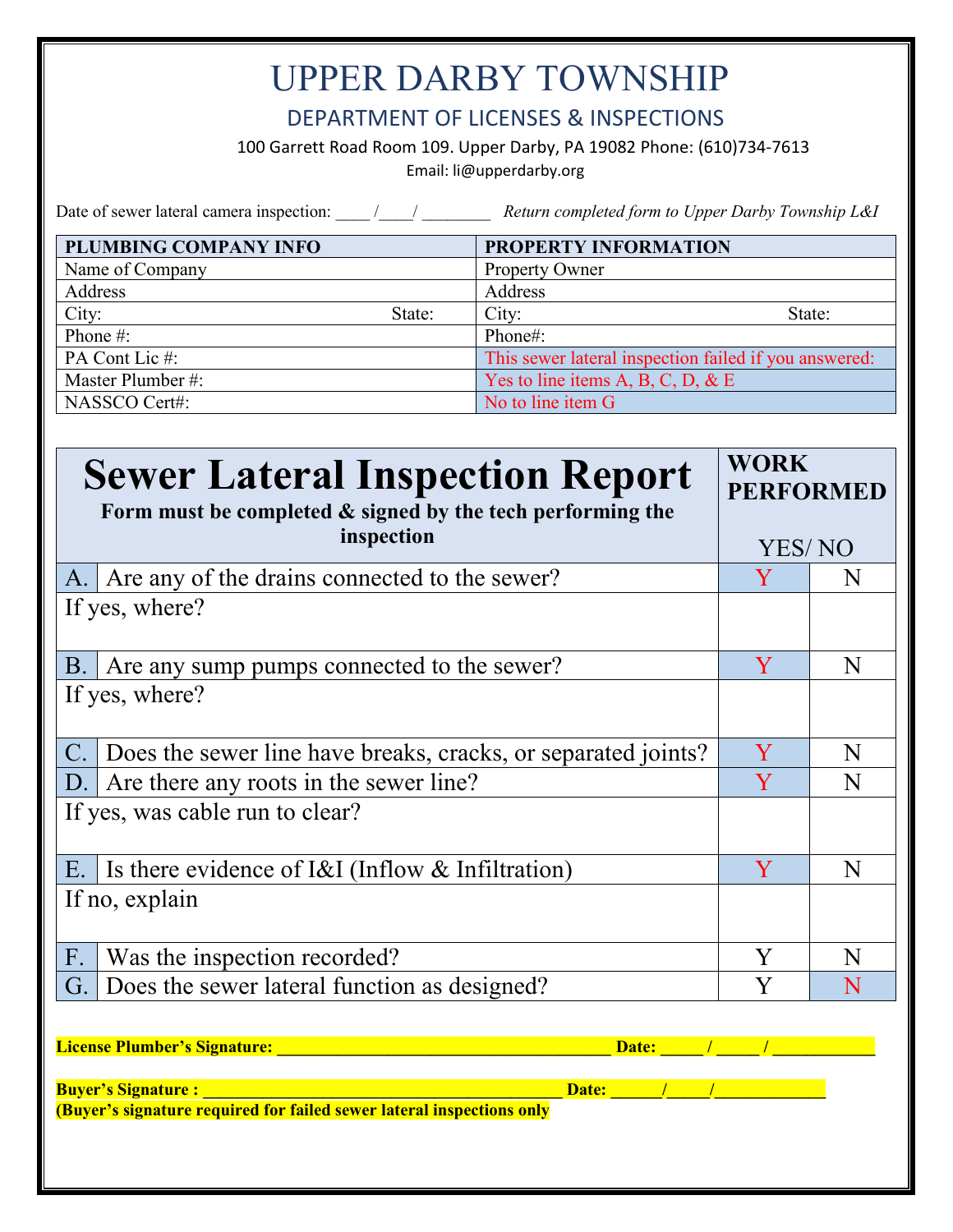|                                                                                                                   | <b>UPPER DARBY TOWNSHIP</b>                                                                                                                          |
|-------------------------------------------------------------------------------------------------------------------|------------------------------------------------------------------------------------------------------------------------------------------------------|
|                                                                                                                   | <b>DEPARTMENT OF LICENSES &amp; INSPECTIONS</b><br>100 Garrett Road Room 109. Upper Darby, PA 19082 Phone: (610)734-7613<br>Email: li@upperdarby.org |
|                                                                                                                   | <b>Buyers Information Form</b>                                                                                                                       |
|                                                                                                                   | <b>THIS PAGE MUST BE COMPLETED BY THE BUYER OR AUTHORIZED AGENT &amp; NOTARIZED</b>                                                                  |
| $\bullet$<br>are not acceptable.<br>The following information must be kept current.<br>$\bullet$                  | If the buyer is an entity, the name and street address of the officer(s) of the entity is required. PO Boxes                                         |
| Is the buyer an entity?<br><b>YES</b>                                                                             | N <sub>O</sub>                                                                                                                                       |
| <b>Entity Name</b>                                                                                                |                                                                                                                                                      |
| Person's / Officer(s) Name<br><b>Street Address (Po box not acceptable)</b><br><b>City</b><br><b>Phone Number</b> | State & Zip                                                                                                                                          |
| <b>Email Address</b>                                                                                              |                                                                                                                                                      |
| <b>Address of Property being purchased</b>                                                                        |                                                                                                                                                      |
| <b>City</b>                                                                                                       | State & Zip                                                                                                                                          |
| I declare to the best of my knowledge and belief, the information herein is true, correct, and complete.          |                                                                                                                                                      |
| Executed this<br>day of                                                                                           | , 20                                                                                                                                                 |
|                                                                                                                   | Signature                                                                                                                                            |
| <b>Notary Acknowledgement</b>                                                                                     |                                                                                                                                                      |
|                                                                                                                   |                                                                                                                                                      |
|                                                                                                                   |                                                                                                                                                      |
|                                                                                                                   | <b>Notary Public</b>                                                                                                                                 |
|                                                                                                                   | Title (and rank)<br><b>My commission expires</b>                                                                                                     |
|                                                                                                                   |                                                                                                                                                      |